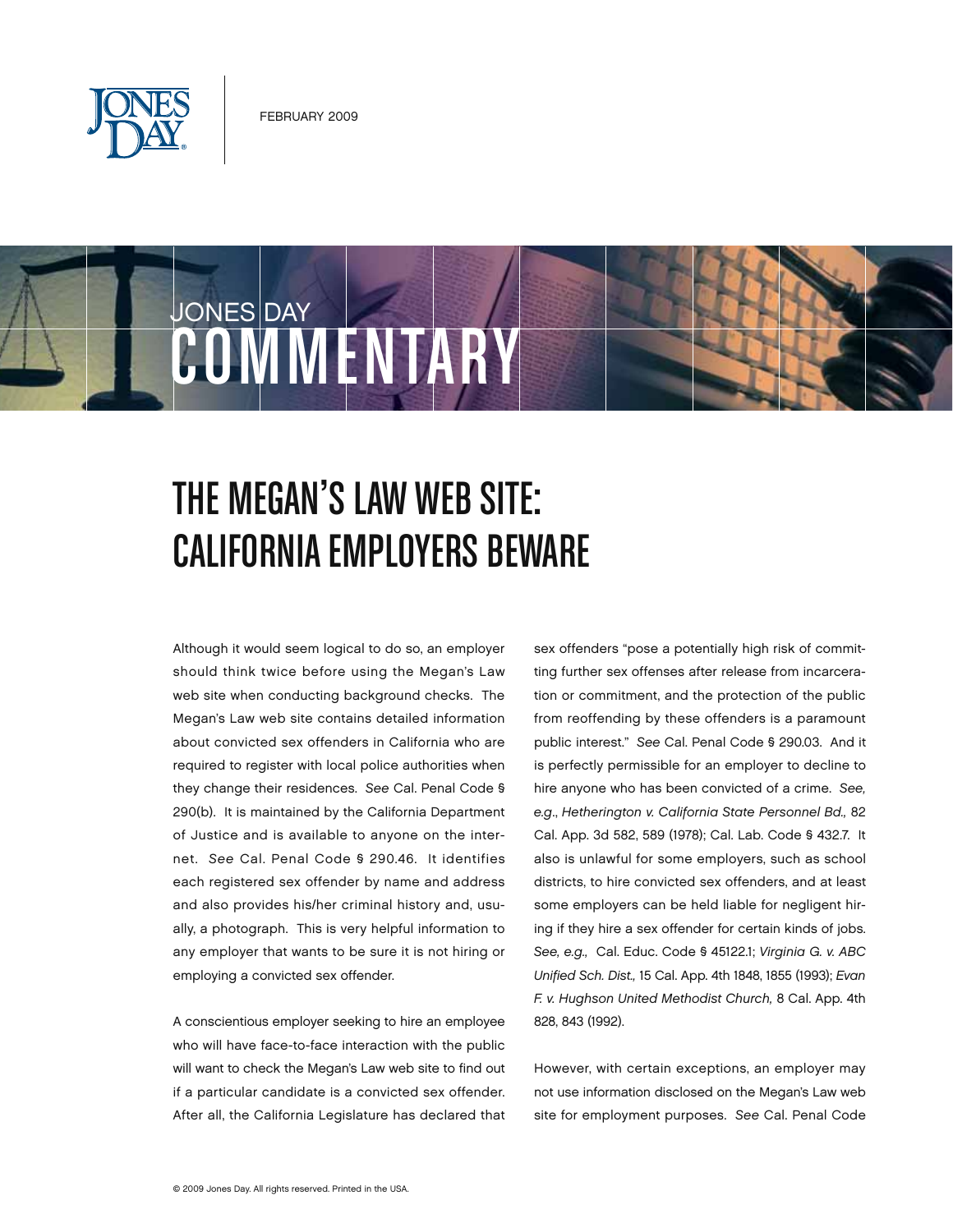§ 290.46(l). And the unauthorized use of such information exposes employers to liability for actual and exemplary damages, attorney's fees, and civil penalties of up to \$25,000. *See* Cal. Penal Code § 290.46(l)(4)(A).

The prohibition on use of the Megan's Law web site for employment purposes is subject to several exceptions, which are emphasized below:

- (l)(1) A person is authorized to use information disclosed pursuant to this section only to protect a person at risk*.*
	- (2) Except as authorized under paragraph (1) or any other provision of law*,* use of any information that is disclosed pursuant to this section for purposes relating to any of the following is prohibited:

. . .

. . .

- (E) Employment.
- (3) *This section shall not affect authorized access to, or use of, information pursuant to, among other provisions, Sections 11105 and 11105.3, Sections 8808 of the Family Code, Sections 777.5 and 14409.2 of the Financial Code, Sections 1522.01 and 1596.871 of the Health and Safety Code, and Section 432.7 of the Labor Code.*

# WHO IS "A PERSON AT RISK"?

The phrase "person at risk" is not defined in Penal Code section 290.46, and there is no case law defining "person at risk." The "Frequently Asked Questions" section of the Megan's Law web site warns against using information disclosed on the web site for purposes related to employment but sheds no light on who qualifies as a "person at risk." It says:

A person may use the information disclosed on the Attorney General's Web site only to protect a person at risk. It is a crime to use the information disclosed on the Attorney General's Internet Web site to commit a misdemeanor or felony. Unless the information is used to protect a person at risk, it is also prohibited to use any information that is disclosed pursuant to this Internet Web site for

a purpose relating to health insurance, insurance, loans, credit, employment, education, scholarships, fellowships, housing, accommodations, or benefits, privileges, or services provided by any business. Misuse of the information may make the user liable for money damages or an injunction against the misuse. Before using the information disclosed on this Web site, you may want to consult with an attorney or merely suggest to others that they view the Web site for themselves.

The legislative history does not directly address the question of who qualifies as a "person at risk." However, based on the legislative history of Penal Code section 290.4, it can be inferred that, at a minimum, a child would qualify as a "person at risk" for purposes of using the information disclosed on the Megan's Law web site in relation to employment. Specifically, Penal Code section 290.4 was enacted in 1994 as part of the "Child Protective Act of 1994." Section 290.4 required the California Department of Justice to operate a 900 phone line that members of the public could call to inquire whether a particular person was a registered sex offender. As originally enacted, Section 290.4 prohibited use of information disclosed on the 900 number for purposes related to employment except "to protect a *child* at risk." In 1996, Penal Code section 290.4 was amended to prohibit use of information disclosed on the 900 phone line except "to protect a *person* at risk*.*" It can be inferred that the legislature meant to include adults in its definition of a "person at risk" through this amendment, but the legislative history is silent as to what adults would constitute a "person at risk."

It can also be inferred that children, patients at health care facilities, and adults who are physically handicapped, mentally impaired, or otherwise incompetent qualify as "person[s] at risk." In particular, Penal Code section 290.46(l)(3) lists several statutes that are not affected by the prohibition against certain uses of information on the Megan's Law web site. These include statutes that allow criminal background information to be used with respect to applicants for positions with supervisory or disciplinary power over minors (Cal. Penal Code § 11105.3); applicants for positions that involve regular access to patients at health care facilities (Cal. Lab. Code § 432.7); applicants for positions at child day care facilities (Cal. Health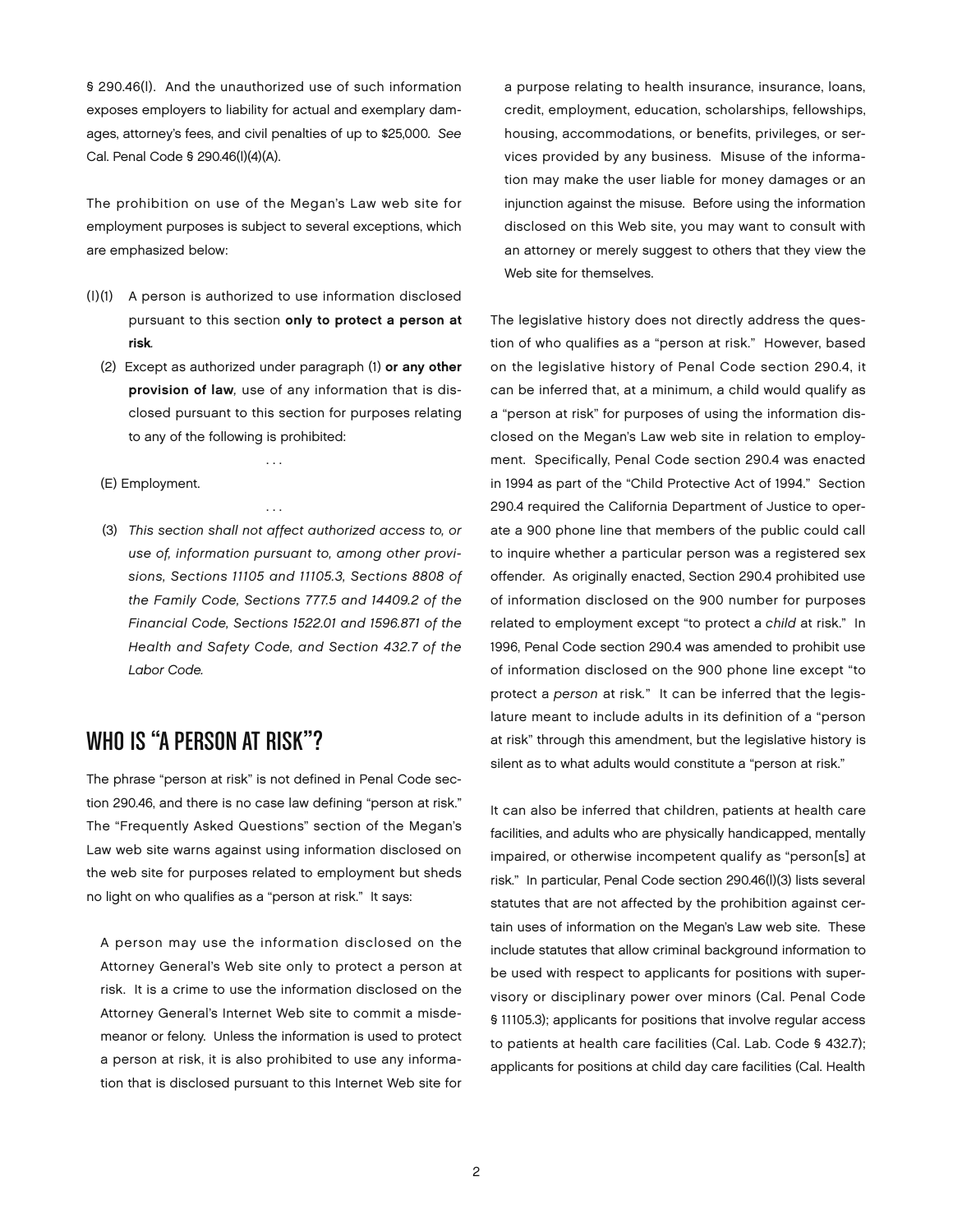& Safety Code § 1596.871); and potential clients of community care facilities that serve "the physically handicapped, mentally impaired, incompetent persons, and abused or neglected children" (Cal. Health & Safety Code § 1522.01).

### Labor Code Section 432.7

California employers routinely review the criminal records of job applicants. This is entirely lawful, except that they may not inquire about certain marijuana-related convictions. *See*  Cal. Lab. Code §§ 432.7, 432.8. Penal Code section 290.46(l) (3) leaves this practice intact.

Labor Code section 432.7 prohibits employers from asking applicants about arrests that did not result in conviction, or from using such arrests as a factor "in determining any condition of employment including hiring, promotion, termination, or any apprenticeship training program or any other training program leading to employment." Conversely, Labor Code section 432.7 allows employers to ask applicants about arrests that *did* result in conviction, or to use information concerning arrests that *did* result in conviction as a factor when making employment-related decisions, including hiring and firing.

Reading Penal Code section 290.46(l) and Labor Code section 432.7 together leads to a peculiar conclusion. So long as it learns about the sex offense from a source other than the Megan's Law web site, *any* employer can use the fact that an applicant or employee was convicted of a sex offense as a factor when making employment decisions. However, an employer can base a hiring decision on information it obtains from the Megan's Law web site only if it is "to protect a person at risk" or as authorized by some other law.

### What This Means for Employers

By failing to inquire about an applicant's criminal history, employers expose themselves to negligent hiring claims. *Evan F. v. United Methodist Church*, 8 Cal. App. 4th at 843. At the same time, by using the Megan's Law web site to make employment-related decisions, employers face exposure to liability under Penal Code section 290.46.

While the law creates conflicting risks for employers, employers' hands are not tied. Employers can:

- • Use the Megan's Law web site to protect persons at risk or as authorized by other laws. Employers that operate facilities such as schools, day care centers, hospitals, and other businesses that involve exposure to children and other individuals who might be vulnerable to sexual predators can make employment-related decisions based on information discovered on the Megan's law web site. Indeed, many employers are subject to laws and regulations that prohibit them from hiring convicted sex offenders altogether. *See, e.g.,* Cal. Educ. Code § 45122.1 (prohibiting school districts from hiring persons convicted of violent or serious felonies, including sex offenses).
- • Ask applicants and employees to voluntarily disclose whether they have been convicted of sex offenses. Employers are free to ask applicants to disclose whether they have been convicted of any crimes (except certain marijuana-related convictions). *See* Cal. Lab. Code § 432.7. Employers are not prohibited from taking employment action based on an applicant's or employee's voluntary disclosure that he or she is a convicted sex offender.
- Use other sources to determine if applicants or employees have been convicted of sex offenses. Although the Megan's Law web site makes it easy to learn whether an applicant or employee is a convicted sex offender, the web site is not the sole source of that information. Employers can use other, more traditional means, such as searching court records, to find out whether an applicant or employee is a convicted sex offender. While this method is more costly than simply checking the Megan's Law web site, many employers already use background check companies to perform such searches. However, employers should exercise caution when using background check companies, as an employer cannot insulate itself from liability by relying on information provided by a background check company. Before using a background check company, employers should be knowledgeable about the background check company's source of its information.